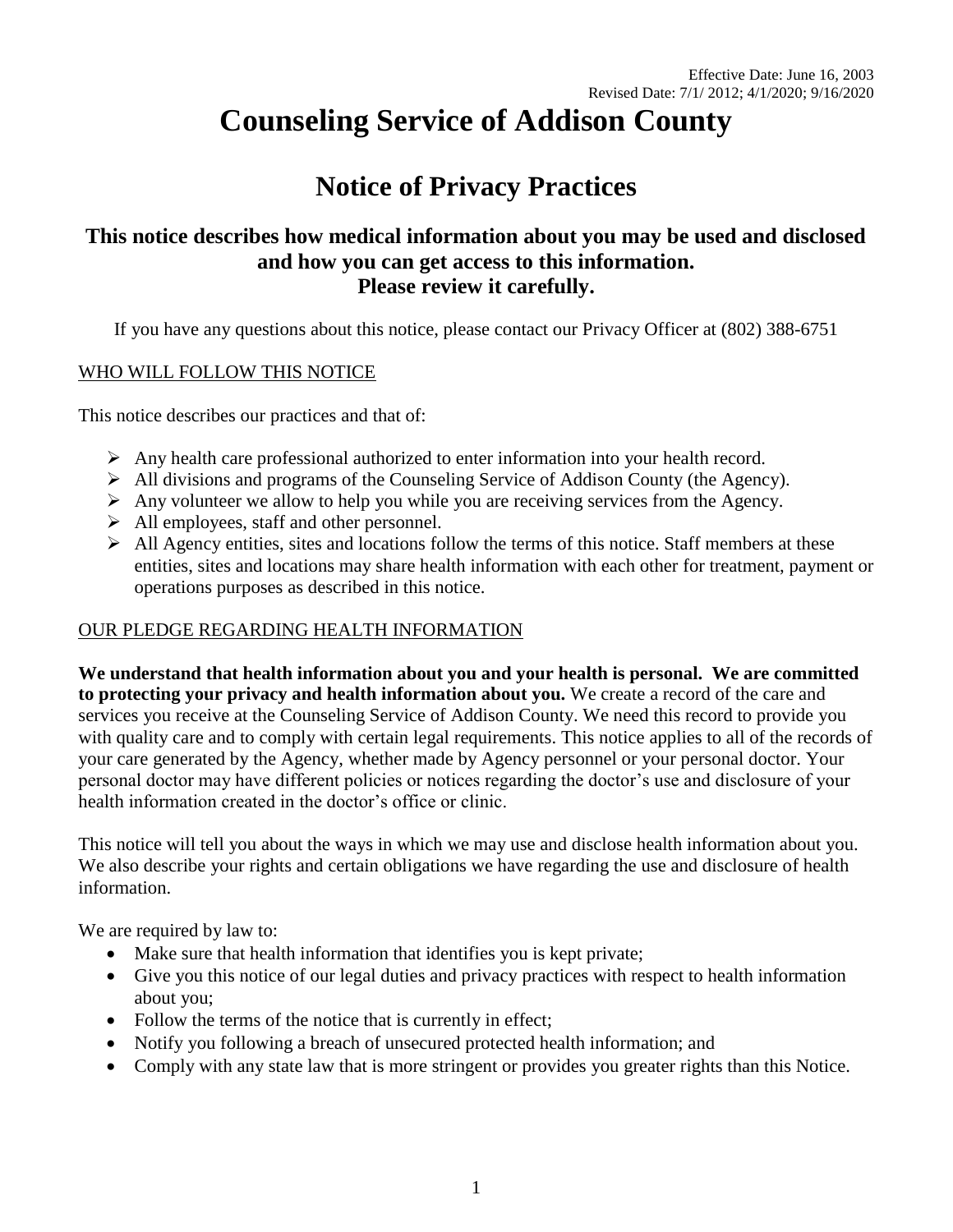#### HOW WE MAY USE AND DISCLOSE HEALTH INFORMATION ABOUT YOU

The following categories describe different ways that we use and disclose health information. For each category of uses or disclosures we will explain what we mean and try to give some examples. Not every use or disclosure in a category will be listed.

**For Treatment**. We may use or disclose health information about you to provide you with treatment or services. This includes the potential sharing of information about you to doctors, nurses, clinicians, case managers, interns or other Agency personnel, or to people outside of the Agency who are involved in your care. For example, a clinician might be treating you for a mental health problem and need to talk with one of our psychiatrists, another clinician, who has specialized training in a particular area of care. We may also disclose information about you to people outside the Agency who are involved in your health care.

Electronic Exchange of Your Health Information-In some instances, we may transfer health information about you electronically to other health care providers who are providing you treatment or to the insurance plan providing payment for your treatment. Your health information may also be made available through the Vermont Health Information Exchange ("VHIE"). The VHIE is a state-designated health information network operated by Vermont Information Technology Leaders, Inc. ("VITL"). Your treating health care providers may access your health information through the VHIE, unless you have chosen to opt out of the VHIE and you are not in need of emergency treatment. For information about the VHIE, see www.vitl.net.

**For Payment**. We may use and disclose health information about you so that the treatment and services you receive at the Agency may be approved by, billed to, and payment collected from a third party such as an insurance company. For example, we may need to give your health plan information about counseling you received at the Agency so your health plan will pay us or reimburse you for a counseling session. We may also tell your health plan about a treatment you are going to receive to obtain prior approval or to determine whether your plan will cover the service / treatment.

**For Health Care Operations**. We may use and disclose health information about you for Agency operations. These uses and disclosures are necessary to run the Agency and make sure that all individuals receiving services from us receive quality care. For example, we may use health information to review our treatment and services and to evaluate the performance of our staff in serving you. We may also combine health information about many consumers to decide what additional services we should offer, what services are not needed, and whether certain new treatments are effective. We may also disclose information to doctors, nurses, clinicians, case managers, interns and other Agency personnel for review and learning purposes.

We may also combine the health information we have with health information from other designated mental health or special services agencies to compare how we are doing and see where we can make improvements in the services we offer. We will remove information that identifies you from this set of health information so others may use it to study health care and health care delivery without learning who the specific consumers are. To facilitate this review, we provide information to a data repository operated under a Business Associate Agreement with Vermont Care Network to protect its confidentiality. Additionally, Counseling Service of Addison County contracts and participates in one or more Accountable Care Organization ("ACO") which assists it in evaluating and coordinating care to patients.

Counseling Service of Addison County is a Vermont designated Community Mental Health Agency and is obligated under our contracts with various departments within the Vermont Agency of Human Services ("AHS") to provide certain services. As a result, these Departments may access health information related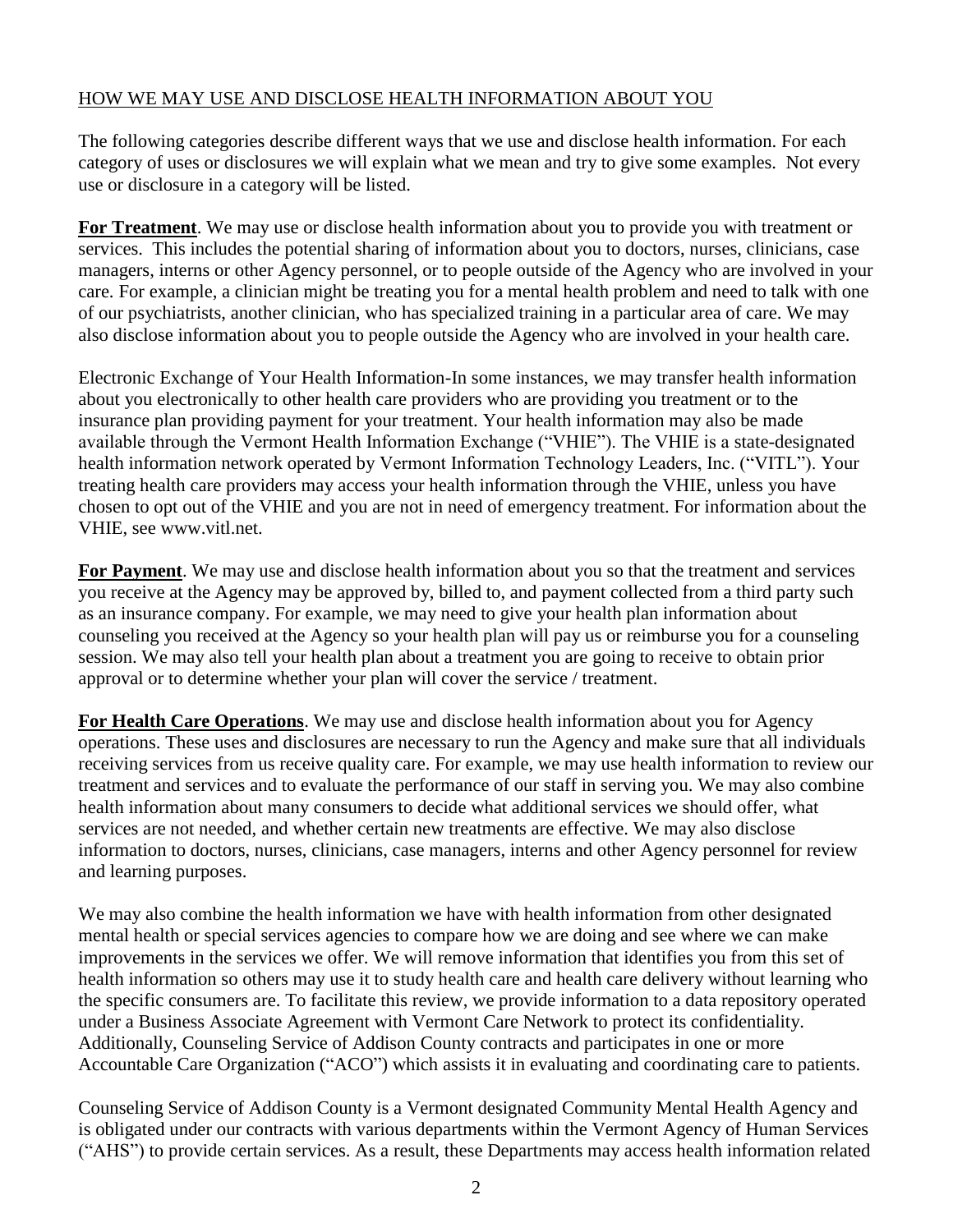to these contracted services for the purpose of obtaining treatment for clients, making payment or for its health care operations. Additionally, as a Designated Agency, we may provide health information to AHS for non-state funded clients pursuant to an Agreement limiting its use to an extract of demographic, nonhealth care information for AHS's health care operations and health oversight purposes.

**Appointment Reminders**. We may use and disclose information to contact you as a reminder that you have an appointment.

**Alternative Treatment and Benefits and Services**. We may use and disclose information about you in order to obtain and recommend to you other treatment options and available services as well as other health-related benefits or services.

**Fundraising Activities**. Should the need arise where information about you or where your participation is desired for the Agency's fundraising activities, the Agency would obtain your authorization. No information would be released for this purpose without your authorization

**Research.** Under extremely limited circumstances, we may use and disclose health information for research purposes. For example, a research project may involve comparing the health and recovery of all consumers who received one medication to those who received another, for the same condition. All research projects are subject to a special approval process. This process evaluates a proposed research project and its use of health information, trying to balance the research needs with consumer's need for privacy of their health information. Before we use or disclose health information for research, the project will have been approved through this research approval process. We may, however, disclose health information about you to people preparing to conduct a research project; for example, to help them look for consumers with specific health needs, so long as the health information they review does not leave the Agency. We will always ask for your specific permission if the researcher will have access to your name, address or other information that reveals who you are, or will be involved in your care at the Agency.

**As Required by Law**. We will disclose health information about you when required to do so by federal, state or local law. In Vermont, this would include: victims of child abuse; the abuse, neglect or exploitation of vulnerable adults; or where a child under the age of sixteen is a victim of a crime; and firearm-related injuries. Under certain circumstances, the Departments within the Vermont Agency of Human Services who we contract with are mandated to access health information in order to carry out their responsibilities. We are required to disclose your health information to you and to anyone you request by written authorization to receive it.

**To Avert a Serious and Imminent Threat to Health or Safety**. We may use and disclose health information about you when necessary to prevent a serious and imminent threat to your health and safety or a serious risk of danger to an identifiable person or group of persons. Any disclosure, however, would only be to someone reasonably believed to be able to help prevent the threat.

# SPECIAL SITUATIONS

**Military and Veterans**. If you are a member of the armed forces, we may release health information about you as required by military command authorities.

**Workers' Compensation**. We may release health information about you as authorized for workers' compensation or similar programs as authorized by Vermont law. These programs provide benefits for work-related injuries or illnesses.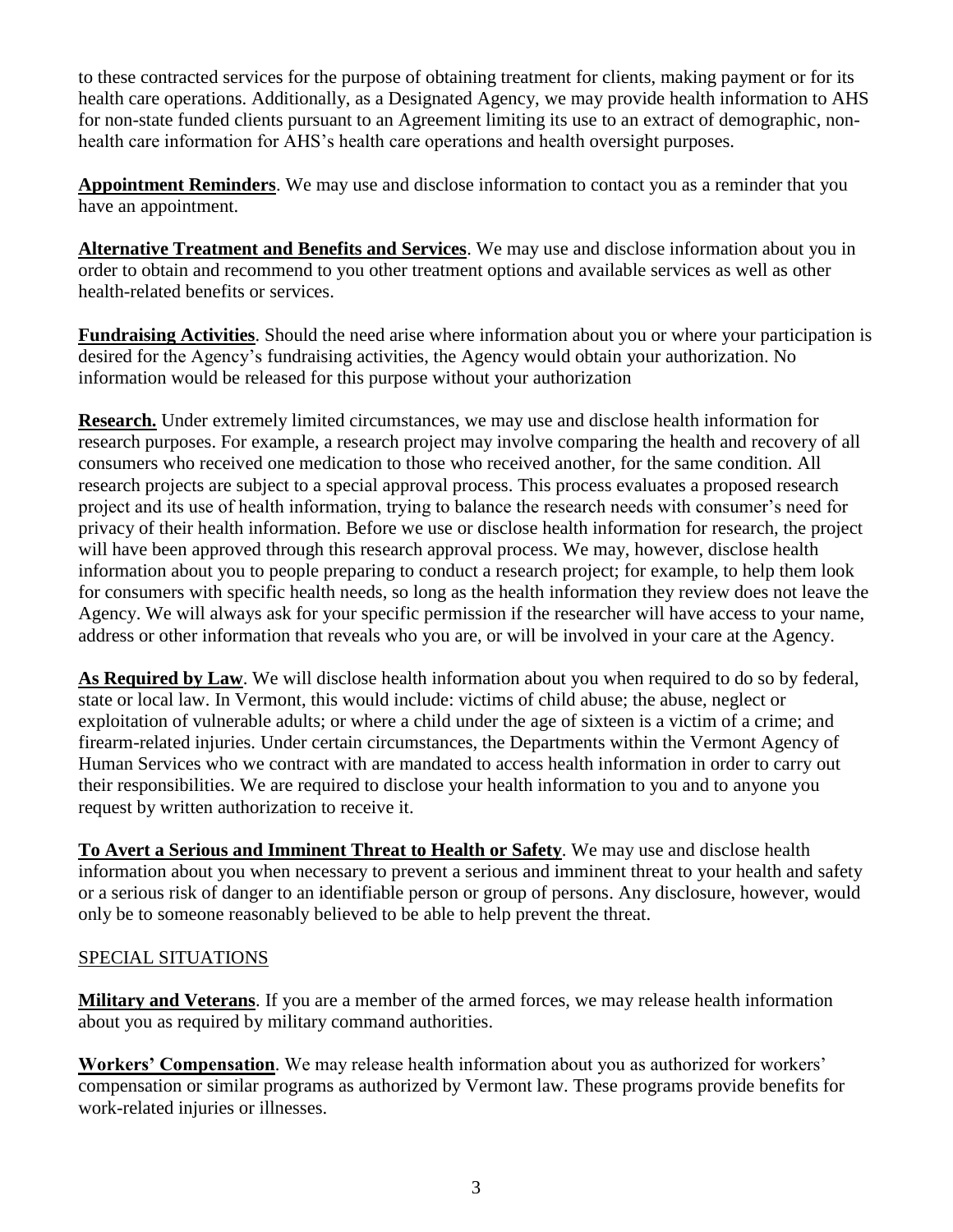**Public Health Risks**. We may disclose health information about you for public health activities. These activities generally include the following:

- To prevent or control disease, injury or disability;
- To report deaths;
- To report child abuse or neglect;
- To report abuse, neglect or exploitation of vulnerable adults; any suspicion of abuse, neglect, or exploitation of the elderly (age 60 or older), or a disabled adult with a diagnosed physical or mental impairment, must be reported;
- To report reactions to medications or problems with products;
- To notify individuals of recalls of products they may be using;
- To notify an individual who may have been exposed to a disease or may be at risk for contracting or spreading a communicable disease or condition

**Health Oversight Activities**. We may disclose health information to a health oversight agency, such as the Vermont Agency of Human Services Departments of Mental Health, of Disabilities, Aging and Independent Living and of Health who we contract with, for activities authorized by law. These oversight activities include, but are not limited to, audits, investigations, inspections, and licensure. These activities are necessary for the government to monitor the health care system, government programs, and compliance with civil rights laws. We may disclose health information about you without your permission to the Secretary of the U.S. Department of Health and Human Services and/or Office of Civil Rights when they are conducting a compliance review, investigation or enforcement action or for a mandatory report of a health information breach.

**Law Enforcement**. We may disclose your health information to law enforcement officials as required by law or to comply with a court order or search warrant. We may also disclose limited information to law enforcement officials to report a crime committed on our premises or for identifying a missing person or a suspect to assist in a criminal investigation.

**Legal Proceedings and Disputes**. If you are involved in a lawsuit or a dispute, we may disclose health information about you in response to a court or administrative order.

**Public Health Officials and Funeral Home Directors.** We may release information to a coroner or medical examiner. This may be necessary, for example, to identify a deceased person or determine the cause of death. We may also release health information to funeral directors thereby permitting them to carry out their duties.

**Individuals in Custody**. If you are an inmate of a correctional institution or under the custody of a law enforcement official, we may release health information about you to the correctional institution or law enforcement official pertaining to care provided while you are in custody. This release would be necessary (1) for the institution to provide you with health care; (2) to protect your health and safety or the health and safety of others; or (3) for the safety and security of the correctional institution.

# USES OF HEALTH INFORMATION REQUIRING WRITTEN AUTHORIZATION

Other uses and disclosures of health information not covered by this notice **or the laws that apply to us** will be made only with your written authorization. Examples of this may include disclosures to lawyers, employers, the Vermont Office of Disability Determination Services or others who you know, but who are not involved in your care. Additionally, uses and disclosures of protected health information for our fundraising activities, marketing purposes, and disclosures that constitute a sale of protected health information require authorization. Also, Psychotherapy notes maintained by your treating provider can only be disclosed with your written authorization. If you provide us permission to use or disclose health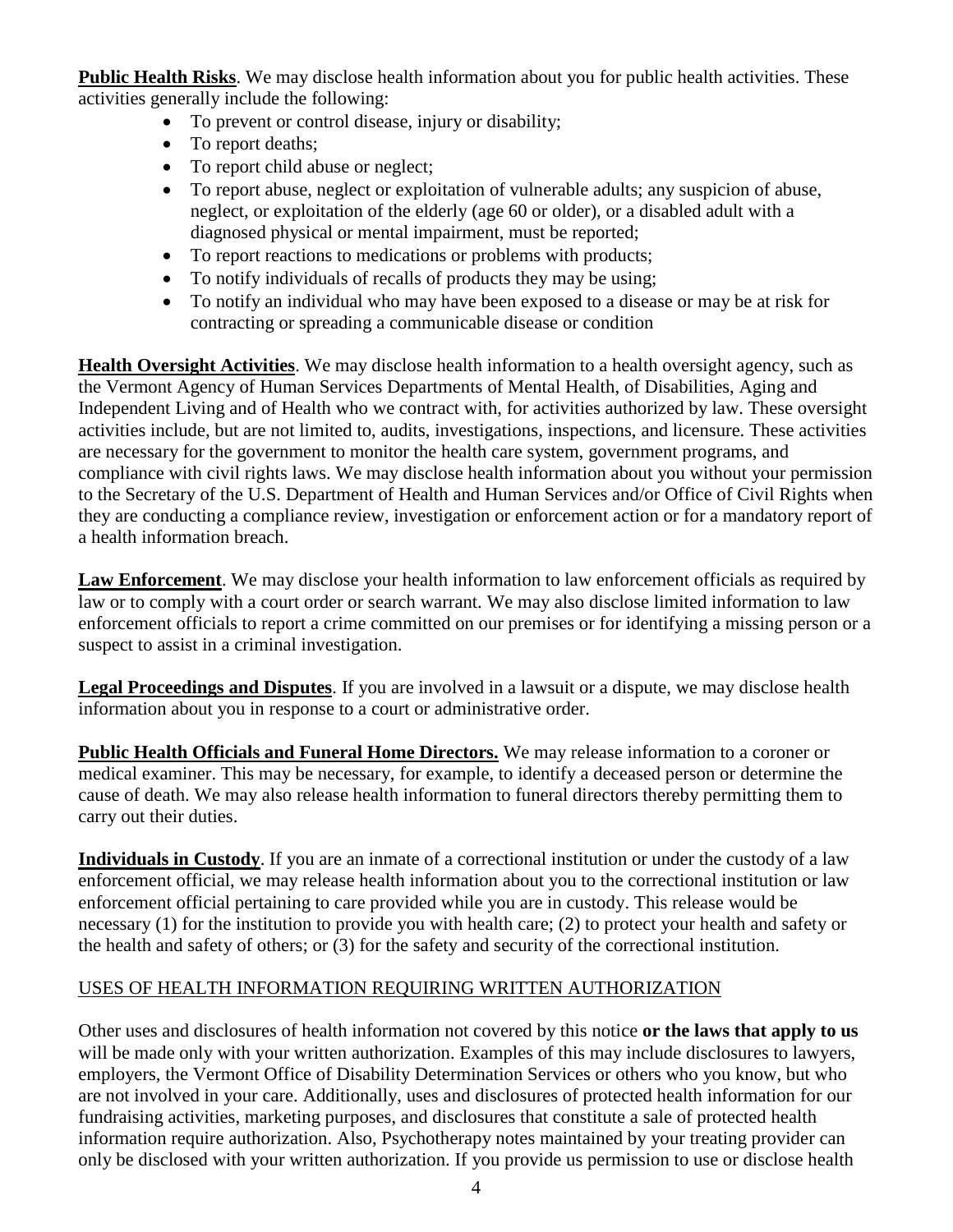information about you, you may revoke that permission, in writing, at any time. If you revoke your permission, we will no longer use or disclose health information about you for the reasons covered by your written authorization. You understand that we are unable to take back any disclosures we have already made with your permission, and that we are required to retain our records of the services that we provided to you.

**Community Health Teams**: These teams were created under the Vermont Blueprint for Health and are designed to create alliances between healthcare providers, local and state agencies and community support organizations who are committed to improving quality of life through coordination of services. These services may be financial, physical, emotional or educational in nature. Your treating health care providers may only share your health information with a CHT if you have provided specific written consent for sharing.

# YOUR RIGHTS REGARDING INFORMATION ABOUT YOU

*Any assistance (physical, communicative, etc.) you need to exercise your rights will be provided to you by the Agency.*

You have the following rights regarding information we maintain about you:

**Right to Review and Copy**. You have the right to review and copy health information that may be used to make decisions about your care. This may include both health and billing records. We must respond to your request within thirty days of our receipt of your request unless we notify you in writing during this period of reasons that delay our response. If so, we may take up to an additional thirty days or a total of sixty days from our receipt of your request to respond to it.

To review and copy health information that may be used to make decisions about you, you must submit your request in writing to our Records Department. If you request a copy of the information, we may charge a reasonable, cost-based fee for copying, mailing, or supplies associated with your request. If you seek an electronic copy in a specific form or format of any portion of your health record, and the Agency is unable to readily produce the copy in that form or format, we will work with you to provide an alternative form or format for the electronic copy.

We may deny your request or limit your access to inspect and copy only in certain very limited circumstances. Should you be denied or provided only limited access to your health information because it was determined that permitting you access might endanger or substantially harm you or another person, you may request that the decision be reviewed. The Agency will choose a different health care professional to review your request and the denial. The person conducting the review will not be the person who denied your request. We will comply with the outcome of the review.

**Right to Amend.** If you feel that health information we have about you is incorrect or incomplete, you may ask us to amend the information. You have the right to request an amendment for as long as the information is kept by or for the Agency.

To request an amendment, your request must be made in writing and submitted to our Records Department. In addition, you must provide a reason that supports your request.

We may deny your request for an amendment if it is not in writing or does not include a reason to support that request. In addition, we may deny your request if you ask us to amend information that:

Was not created by us, unless the person or entity that created the information is no longer available to make the amendment;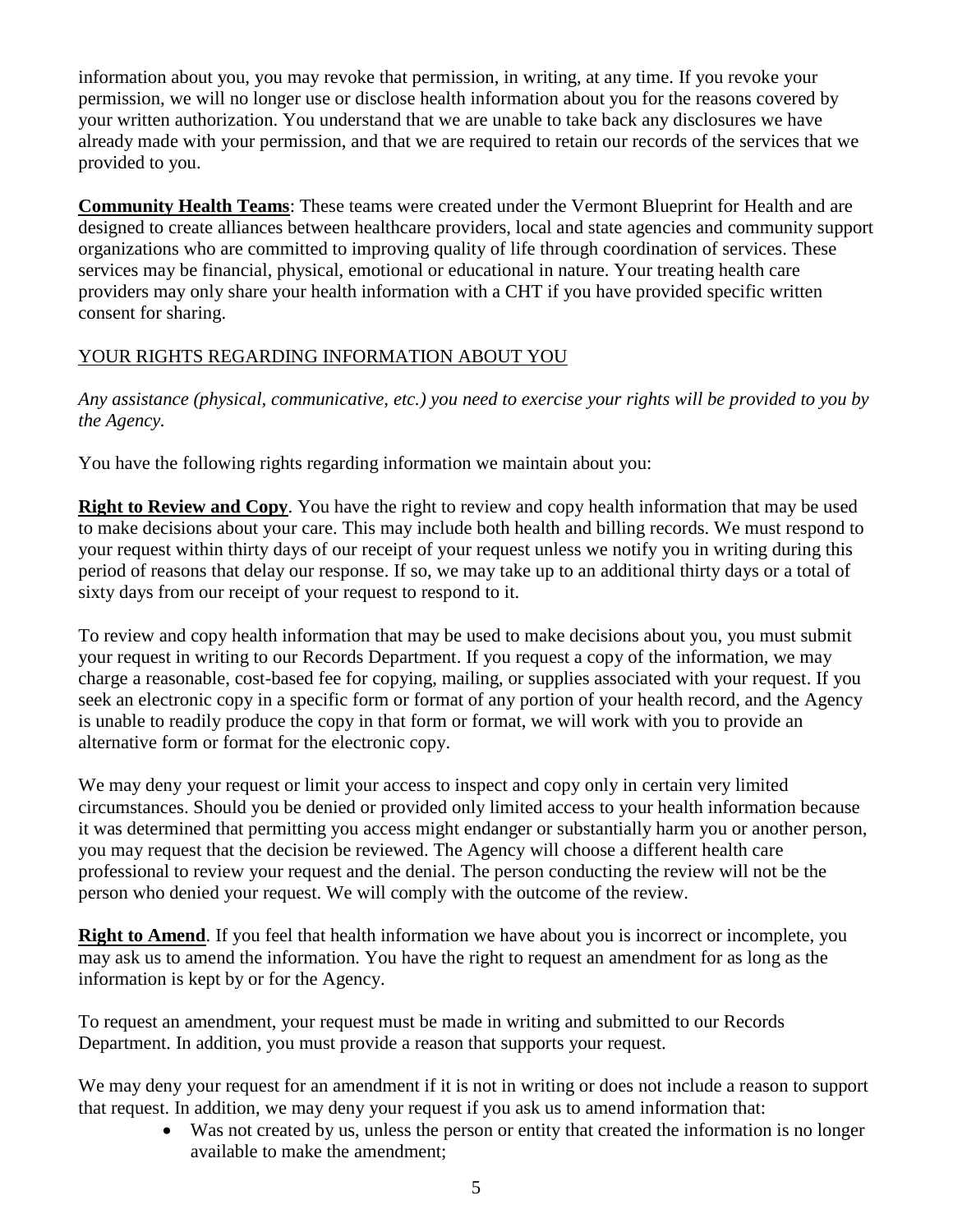- Is not part of the designated record set kept by or for the Agency;
- Is not part of the information which you would be permitted to inspect and copy; or,
- Was determined accurate or complete by the Agency.

**Right to an Accounting of Disclosures**. You have the right to request an "accounting of disclosures." This is a list of the disclosures we made of health information about you which were required by law and/or were not authorized by you. The list of disclosures will not include disclosures made for the purposes of treatment, payment for treatment services or health care operations related to the treatment services.

To request this list or accounting of disclosures, you must submit your request in writing to our Records Department. Your request must state a time period, which may not be longer than six years. Your request should indicate in what form you want the list (for example, on paper, electronically). The first list you request within a 12-month period will be free. For additional lists, we may charge you for the costs of providing the list. We will notify you of the cost involved and you may choose to withdraw or modify your request at that time before any costs are incurred.

**Right to Request Restrictions**. You have the right to request a restriction or limitation on the health information we use or disclose about you for treatment, payment or health care operations. We are not required to agree to your request unless your request is to limit disclosures to a health plan for the purpose of carrying out payment or health care operations that are not otherwise required by law and you or someone on your behalf other than your health plan has paid for those services in full at the time the health services are provided. However, if we do agree with a requested restriction or limitation, we will comply with your request unless the information is needed to provide you emergency treatment.

You also have the right to request a limit on the health information we disclose about you to someone who is involved in your care or the payment for your care, like a family member. For example, you could ask that we not use or disclose information about a counseling session you received.

To request restrictions, you must make your request in writing to our Records Department. In your request, you must tell us (1) what information you want to limit; (2) whether you want to limit our use, disclosure or both; and (3) to whom you want the limits to apply, for example, disclosures to your spouse.

**Right to Request Confidential Communications**. You have the right to request that we communicate with you about health matters in a certain way or at a certain location. For example, you can ask that we only contact you at work or by mail. To request confidential communications, you must make your request in writing to our Records Department. We will not ask you the reason for your request. We will accommodate all reasonable requests. Your request must specify how or where you wish to be contacted.

**Right to a Paper Copy of This Notice**. You have the right to a paper copy of this notice. You may ask us to give you a copy of the current notice at any time. To obtain a paper copy of this notice, contact the Agency Privacy Officer at (802) 388-6751.

#### **Security of Health Information.**

We have in place appropriate safeguards to protect and secure the confidentiality of your health information. Due to the nature of community based human service practices, Agency representatives may possess your health information outside of the Agency. In these cases, Agency representatives will ensure the security and confidentiality of the information in a manner that meets Agency policy, State and Federal Law.